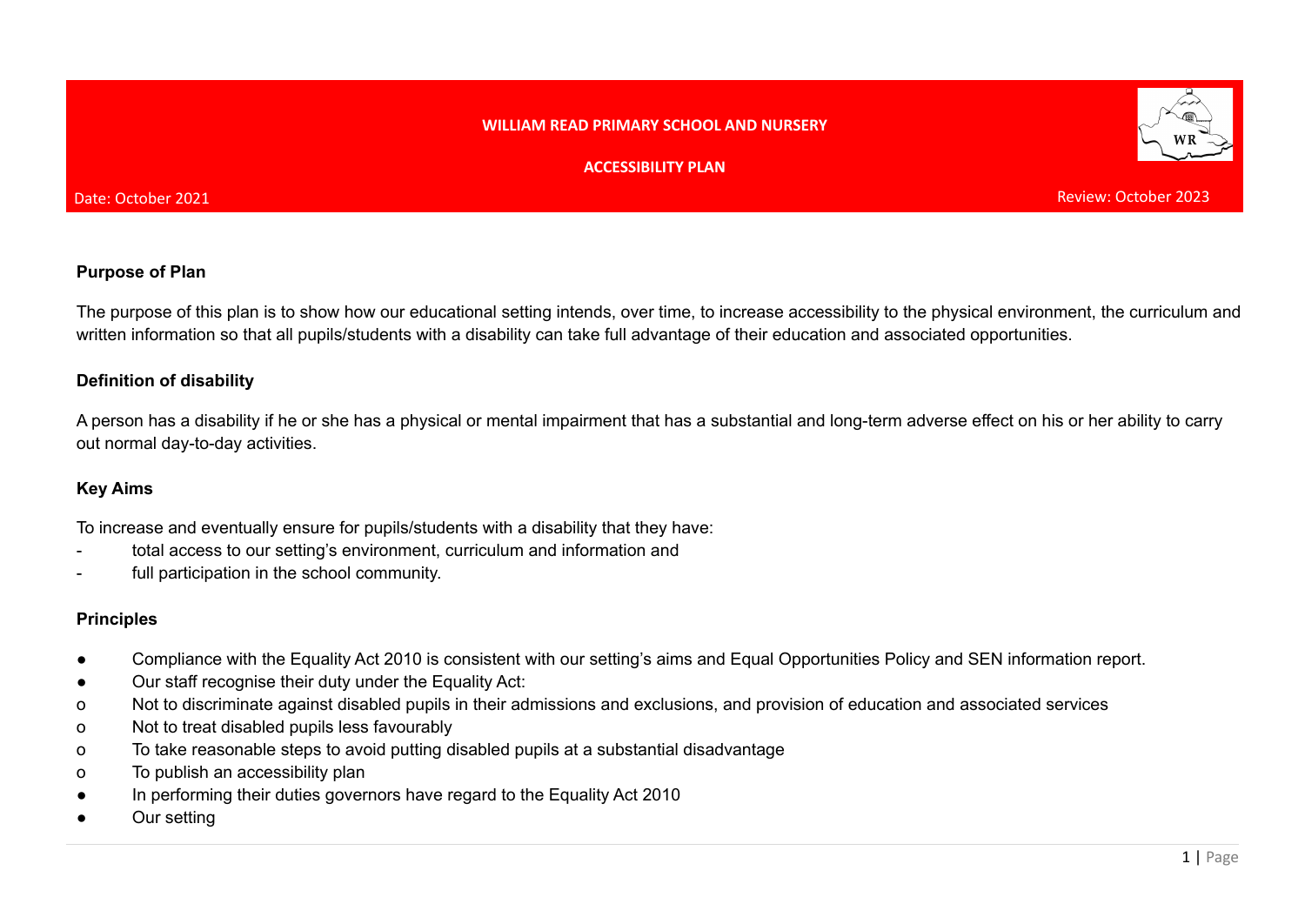- o recognises and values the young person's knowledge/parents' knowledge of their child's disability
- o recognises the effect their disability has on his/her ability to carry out activities,
- o respects the parents' and child's right to confidentiality
- The setting provides all pupils with a broad and balanced curriculum that is differentiated, personalised and age appropriate.

## The Accessibility Plan should be read in conjunction with the following school policies, strategies and documents:

- **•** Behaviour Policy
- Curriculum Policies
- Emergency Plan
- Health & Safety Policy
- School Improvement Plan
- Special Educational Needs Policy

# **Increasing Access for disabled pupils to the school curriculum**

- Opportunity to participate in all school visits
- School clubs
- Breakfast & After School clubs
- Technological resources
- Lunchtime provision
- Classroom layout
- Adapted PE
- Pupil activities accessible to all pupils
- Curriculum adapted to meet individual needs

# **Improving access to the physical environment of the school**

- Playground access e.g. ramps
- Hand rails
- Highlighted painted areas
- Adapted ICT resources
- Disabled toilet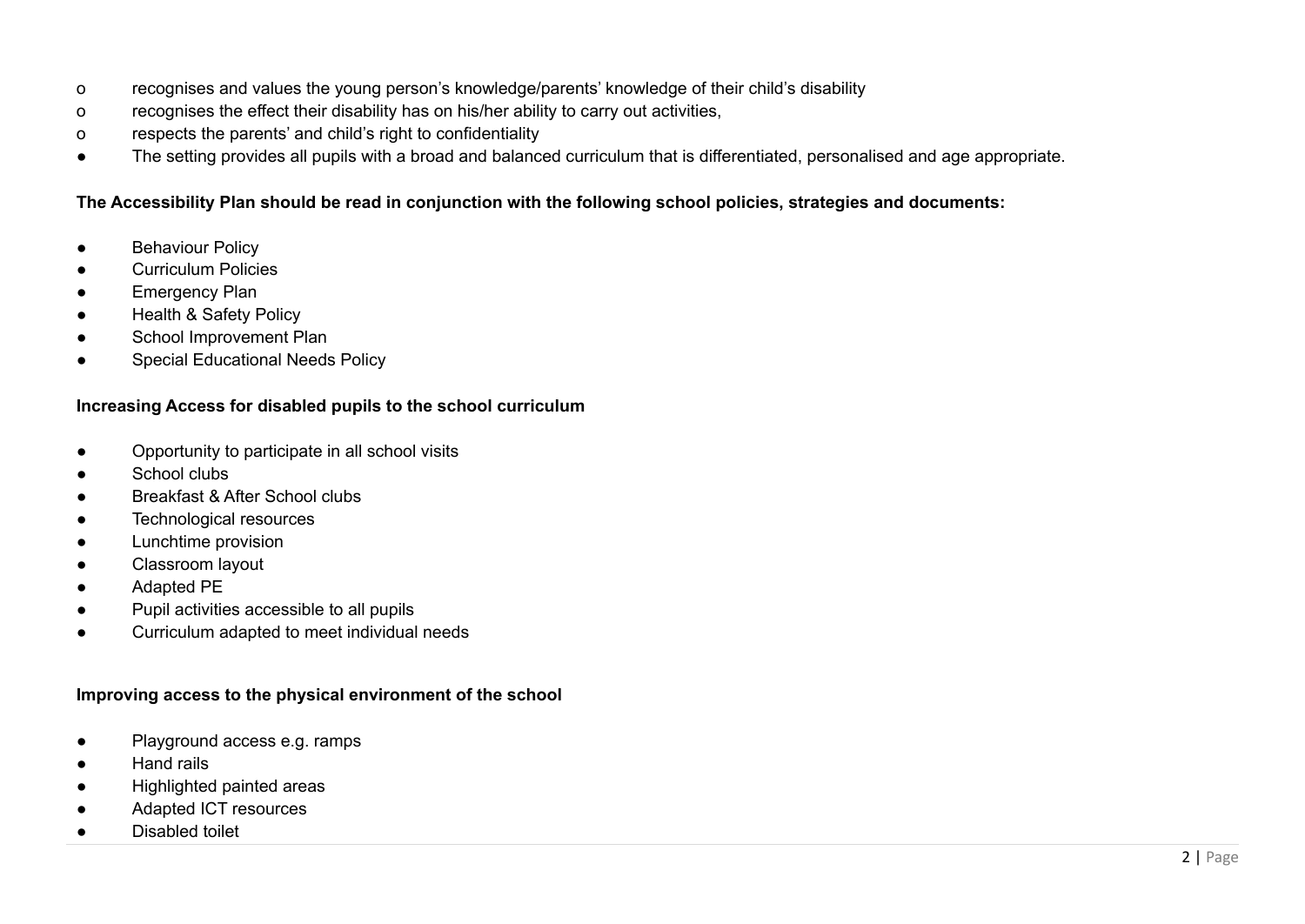● Disabled parking space for parents/carers

**Improving the delivery of written information to disabled pupils**

- Visual timetables
- Visual resources
- Adapted textbooks e.g. large print
- Writing slope
- Adapted reading books
- Adapted font size and style

## **Financial Planning and control**

The Headteacher, SLT and the Strategic Intervention Board will review the financial implications of the accessibility plan as part of the normal budget review process.

The Accessibility Plan will be published on the school website.

The Accessibility Plan may be monitored by Ofsted during inspection processes in relation to Schedule 10 of the Equality Act 2010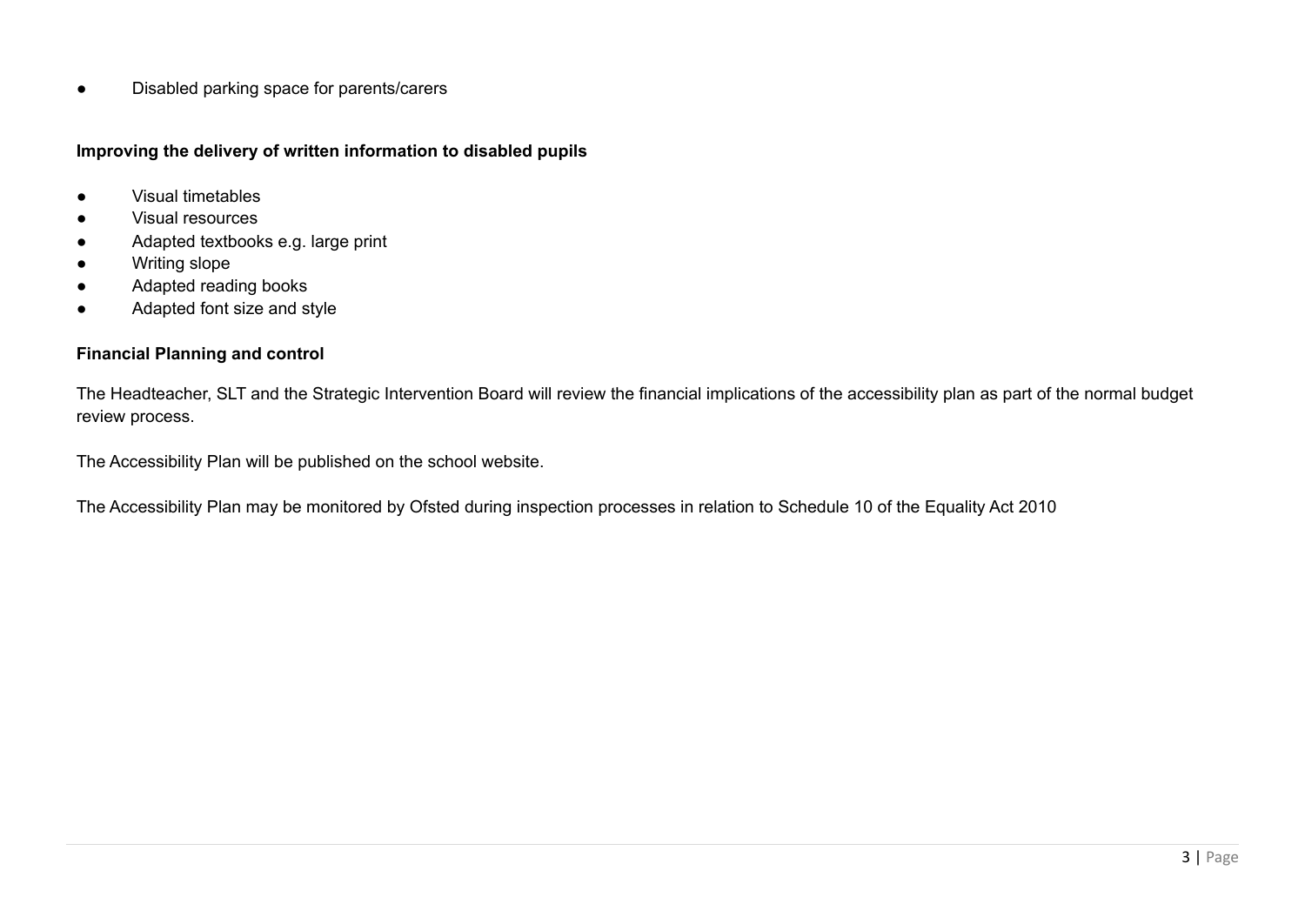| Compliance with the Equality Act                                                     |                                                                                                                                                                                                                                                                              |                                                |                               |                                                                                         |                                                                                             |  |
|--------------------------------------------------------------------------------------|------------------------------------------------------------------------------------------------------------------------------------------------------------------------------------------------------------------------------------------------------------------------------|------------------------------------------------|-------------------------------|-----------------------------------------------------------------------------------------|---------------------------------------------------------------------------------------------|--|
| Accessibility<br>Outcome/Target                                                      | Task/Action to ensure Outcome                                                                                                                                                                                                                                                | Who<br>responsible                             | Long, medium<br>or short-term | <b>Time Frame</b>                                                                       | Notes/Success<br>Criteria                                                                   |  |
| Ensure access to computer<br>technology appropriate for<br>pupils with disabilities. | ICT plan includes prioritised purchasing<br>list for computer technology as required<br>for pupils with disabilities.<br>• School staff to update on available<br>technology on a termly basis.                                                                              | All key<br>leaders.                            | Short-term                    | As required -<br>unless needs<br>of pupils in<br>school require<br>immediate<br>action. | Access to appropriate<br>computer technology<br>will be improved for all<br>disabled pupils |  |
| Reflect identified areas of<br>need in lesson planning and<br>delivery.              | Incorporate Quality First Teaching into all<br>planning.<br>Ongoing programme of staff training in<br>disability awareness to reflect diverse<br>needs of pupils within the school &<br>anticipatory duties.<br>• Purchase of resources to increase<br>student participation | All staff.                                     | Short-term                    | Ongoing.                                                                                | Improved access to<br>curriculum for all<br>pupils.                                         |  |
| Prioritise pupil participation in<br>school activities                               | Ensure pupil activities are accessible to all<br>pupils.                                                                                                                                                                                                                     | Governor<br>Pastoral<br>support.<br><b>SLT</b> | Short-term &<br>Long term     | Ongoing.                                                                                | Increased participation<br>in school life for pupils<br>with disabilities.                  |  |
| Availability of newsletters<br>and school documents in                               | Large print & audio when required.                                                                                                                                                                                                                                           | S.L.T                                          | Short-term                    | Ongoing.                                                                                | Information to pupils<br>with disabilities and                                              |  |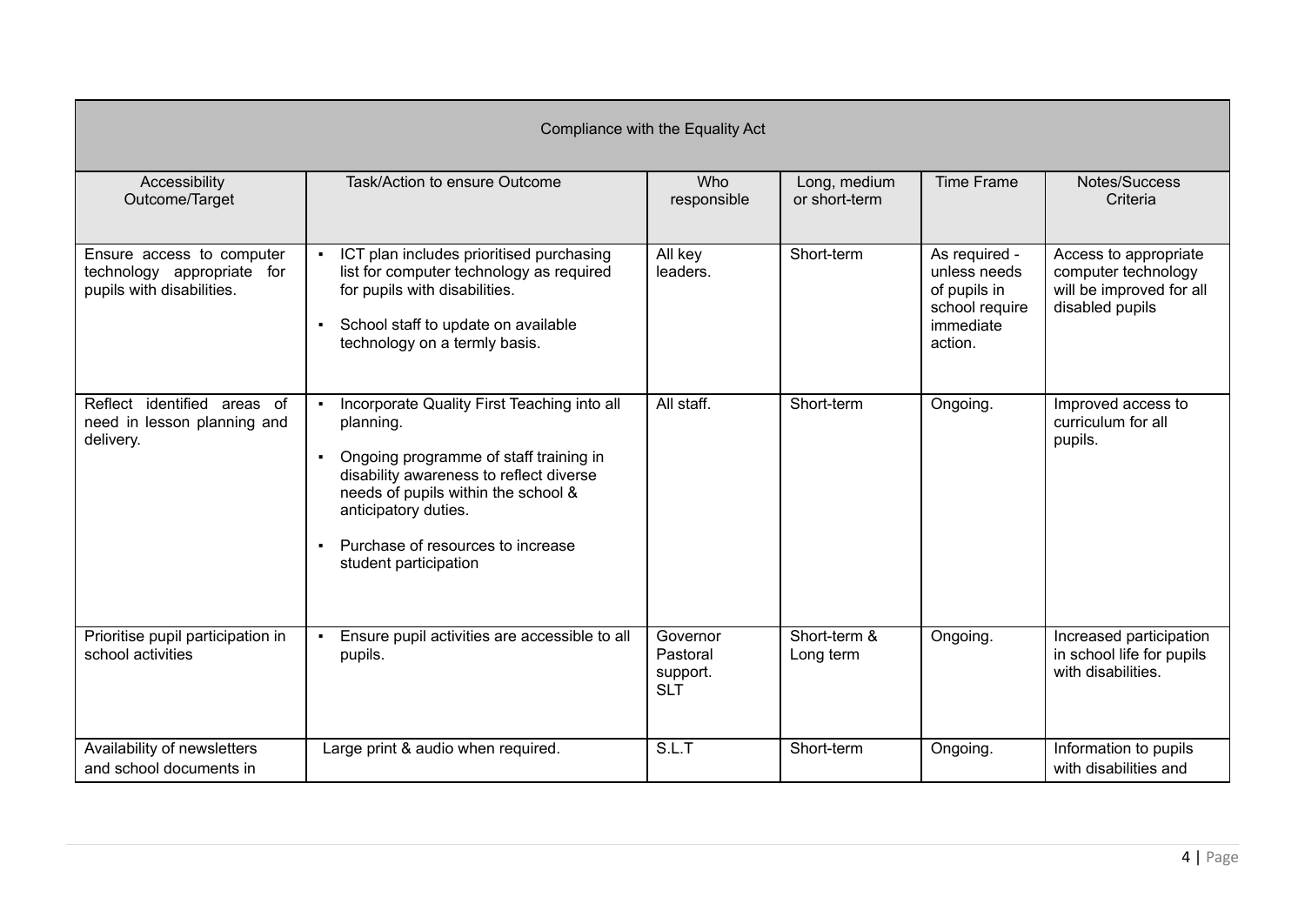| alternative formats | Text.    | Governor |  | carers will be<br>parents |
|---------------------|----------|----------|--|---------------------------|
|                     | '--mail. |          |  | ' improved.               |

| Access to the physical environment - statutory                                                                                                          |                                                                                                                                                                                                                                                         |                    |                               |               |                                                                                      |  |  |
|---------------------------------------------------------------------------------------------------------------------------------------------------------|---------------------------------------------------------------------------------------------------------------------------------------------------------------------------------------------------------------------------------------------------------|--------------------|-------------------------------|---------------|--------------------------------------------------------------------------------------|--|--|
| <b>Accessibility Outcome</b>                                                                                                                            | Action to ensure Outcome                                                                                                                                                                                                                                | Who<br>responsible | Long, medium<br>or short-term | Time<br>Frame | <b>Notes</b>                                                                         |  |  |
| <b>SCHOOL BUILDINGS</b><br>Ensure that access to school<br>buildings and site can meet<br>diverse pupil needs.                                          | Accessibility & clarity of signs around<br>school.<br>- Awareness of independent access.<br>Disability access considered when any<br>building work or alterations are being<br>undertaken.<br>Clear identification of room functions.<br>$\blacksquare$ | S.L.T<br>Governors |                               | Ongoing.      | Access to school buildings<br>and site improved.                                     |  |  |
| <b>CLASSROOMS</b><br>Ensure that classrooms are<br>optimally organised for<br>disabled pupils within current<br>restraints.<br>Identify needs & actions | Plan classrooms in accordance with pupil<br>need.<br>Organise resources within classrooms to<br>reflect pupil need.<br>Incorporate accessibility into any                                                                                               | S.L.T<br>Governors |                               | Ongoing.      | Appropriate use of<br>resources for diverse<br>needs of pupils with<br>disabilities. |  |  |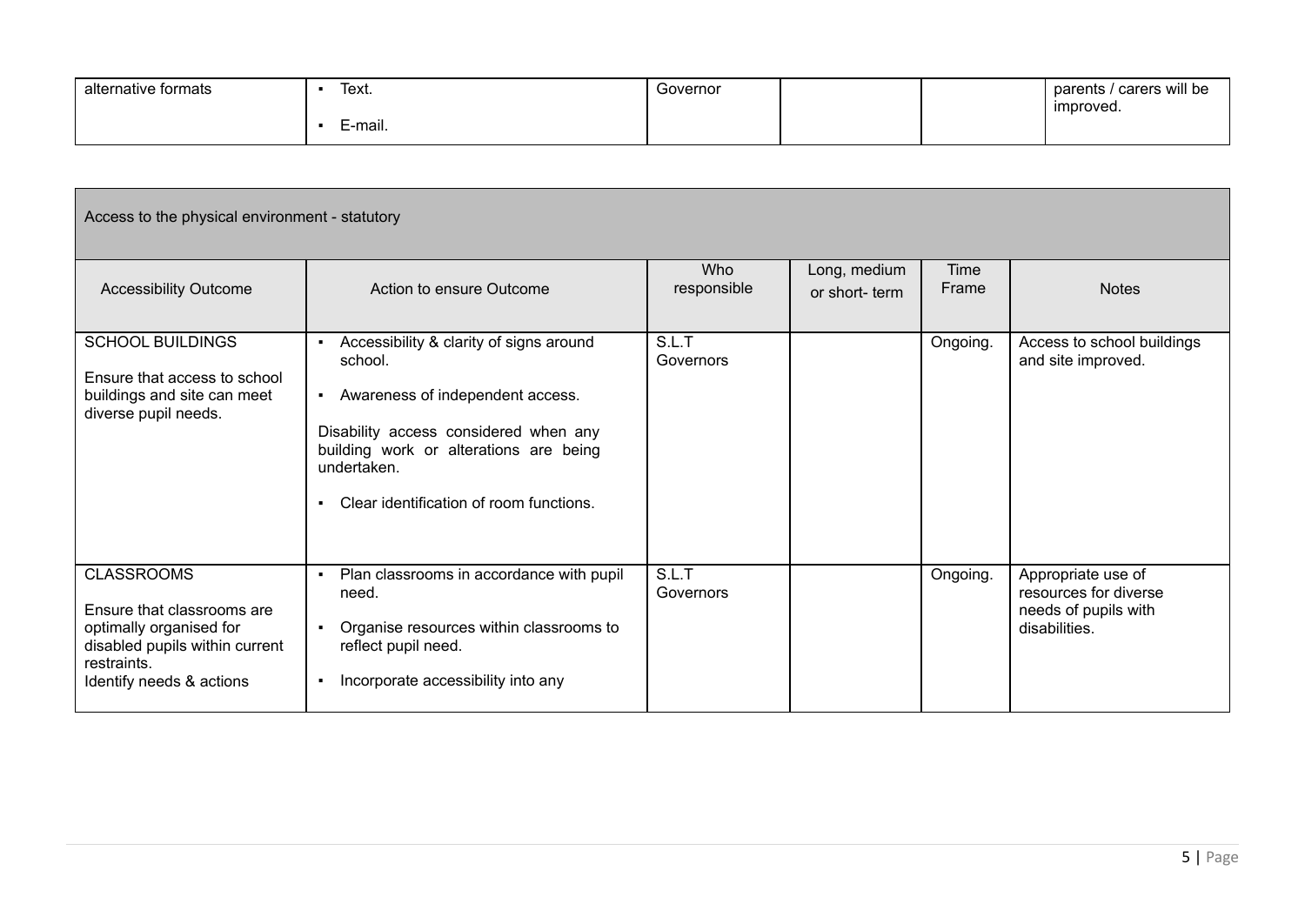| for future improvements. | proposed structural alternatives.<br>Provide quiet areas within the school.<br>Think beyond the ramp. Look at<br>accessibility in all areas of school life. |                         |            |         |                                                         |
|--------------------------|-------------------------------------------------------------------------------------------------------------------------------------------------------------|-------------------------|------------|---------|---------------------------------------------------------|
| <b>CORRIDOR</b>          | Keep corridors clear from obstruction                                                                                                                       | All staff               | Short term | Ongoing | Corridors are clear from<br>obstruction                 |
| <b>DISABLED PARKING</b>  | One space is kept in the car park, Ensure it is<br>kept free                                                                                                | <b>SLT</b><br>Caretaker | Short term | Ongoing | Disabled car parking space<br>is kept free at all times |
| <b>PLAYGROUND AREAS</b>  | Ensure the outside areas are safe and<br>free from any obstacles                                                                                            | All staff               | Long term  | Ongoing | Safe outside environment                                |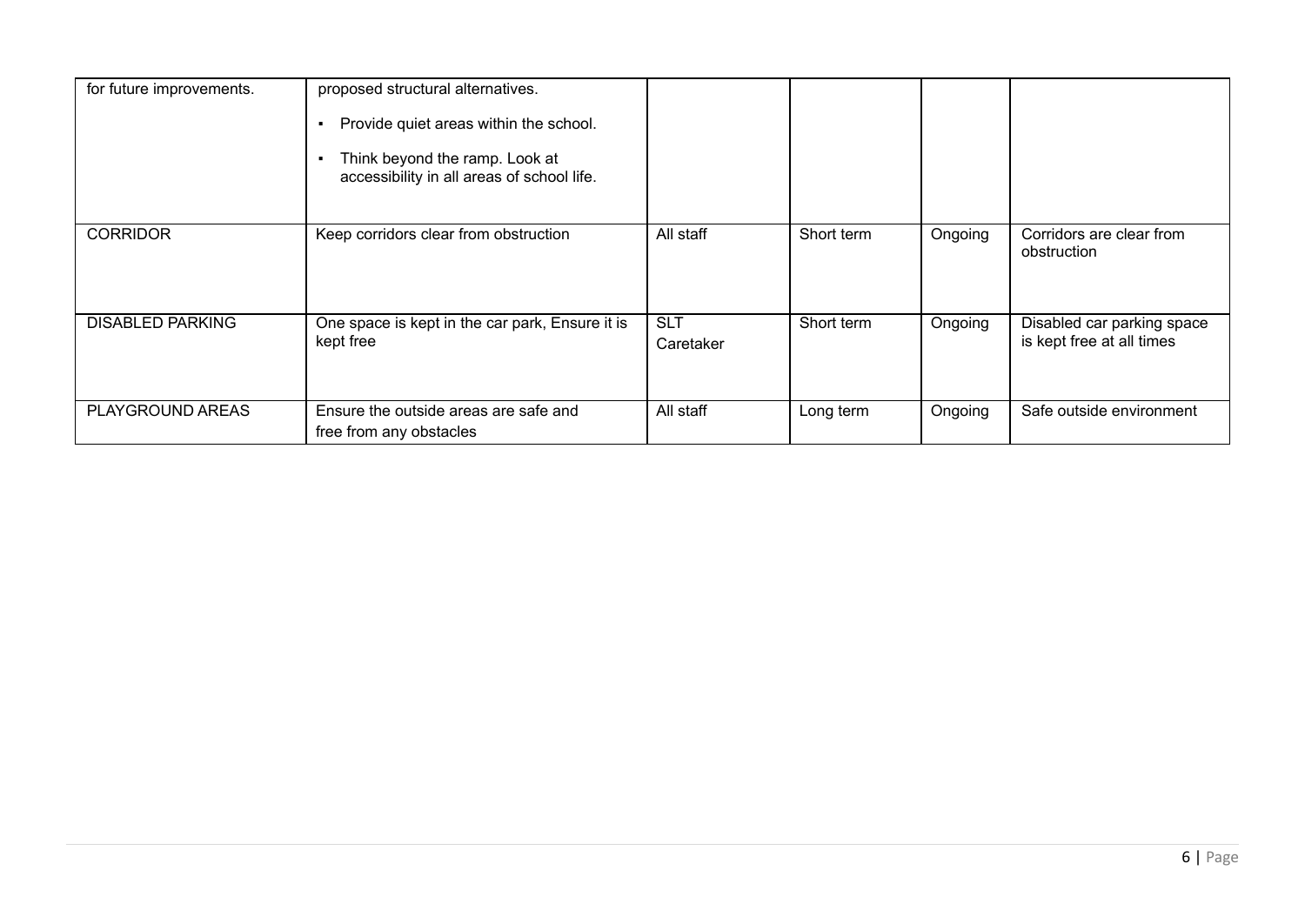| Ensuring inclusion in the school community                                                                                                                                                                                                                       |                                          |                         |                                   |               |              |  |
|------------------------------------------------------------------------------------------------------------------------------------------------------------------------------------------------------------------------------------------------------------------|------------------------------------------|-------------------------|-----------------------------------|---------------|--------------|--|
| <b>Accessibility Outcome</b>                                                                                                                                                                                                                                     | Action to ensure Outcome                 | Who<br>responsible      | Long, medium<br>or short-<br>term | Time<br>Frame | <b>Notes</b> |  |
| Every effort is made to<br>educate students with SEND<br>alongside their peers in a<br>mainstream classroom<br>setting                                                                                                                                           | <b>SLT</b> to Monitor inclusion          | <b>SLT</b><br>Governors | Long<br>term/short<br>term        | Ongoing       |              |  |
| The school curriculum is<br>regularly reviewed to ensure<br>that it is accessible to students<br>of all levels and abilities and<br>supports the learning and<br>progress of all students as<br>individuals. This includes<br>learning outside the<br>classroom. | Review of the curriculum by the SLT team | <b>SLT</b><br>Governors | Long<br>term/short<br>term        | Ongoing       |              |  |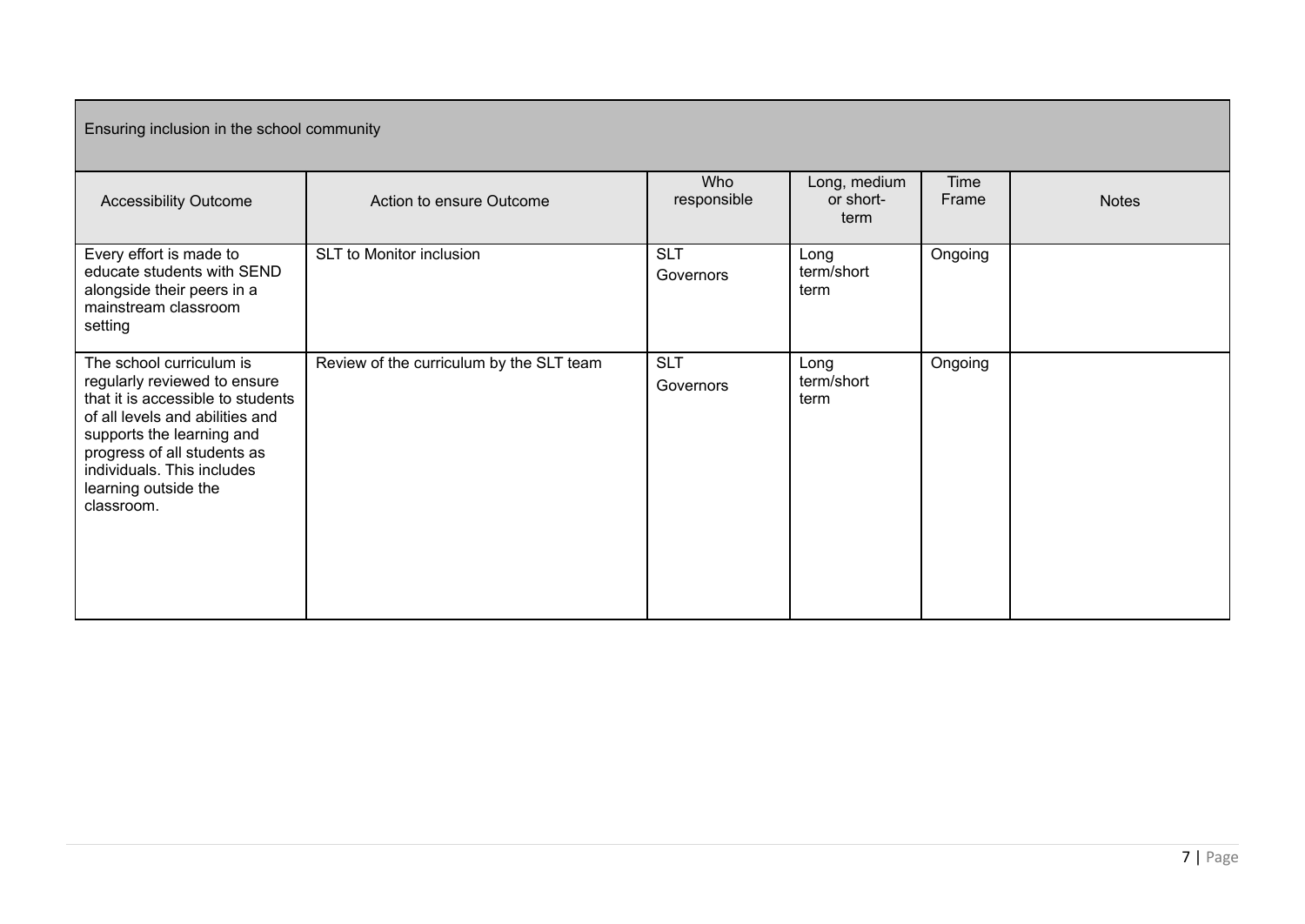| Access to the curriculum - statutory                                                 |                                                                                                                                                                                                                                                                            |                                                |                                   |                                                                                                        |                                                                                             |  |  |
|--------------------------------------------------------------------------------------|----------------------------------------------------------------------------------------------------------------------------------------------------------------------------------------------------------------------------------------------------------------------------|------------------------------------------------|-----------------------------------|--------------------------------------------------------------------------------------------------------|---------------------------------------------------------------------------------------------|--|--|
| <b>Accessibility Outcome</b>                                                         | Action to ensure Outcome                                                                                                                                                                                                                                                   | Who<br>responsible                             | Long, medium<br>or short-<br>term | Time<br>Frame                                                                                          | <b>Notes</b>                                                                                |  |  |
| Ensure access to computer<br>technology appropriate for<br>pupils with disabilities. | ICT plan includes prioritised purchasing<br>list for computer technology as required<br>for pupils with disabilities.<br>School staff to update on available<br>$\blacksquare$<br>technology on a termly basis.                                                            | All key leaders.                               | Short term                        | As<br>required<br>- unless<br>needs of<br>pupils in<br>school<br>require<br>immediat<br>e<br>e action. | Access to appropriate<br>computer technology will<br>be improved for all<br>disabled pupils |  |  |
| Reflect identified areas of<br>need in lesson planning and<br>delivery.              | Incorporate Quality First Teaching into all<br>planning.<br>Ongoing programme of staff training in<br>disability awareness to reflect diverse<br>needs of pupils within the school &<br>anticipatory duties.<br>Purchase of resources to increase<br>student participation | All staff.                                     | Short & Long<br>term              | Ongoing.                                                                                               | Improved access to<br>curriculum for all pupils.                                            |  |  |
| Prioritise pupil participation in<br>school activities                               | Ensure pupil activities are accessible to all<br>pupils.                                                                                                                                                                                                                   | Governor<br>Pastoral<br>support.<br><b>SLT</b> |                                   | Ongoing.                                                                                               | participation in<br>Increased<br>school life for pupils with<br>disabilities.               |  |  |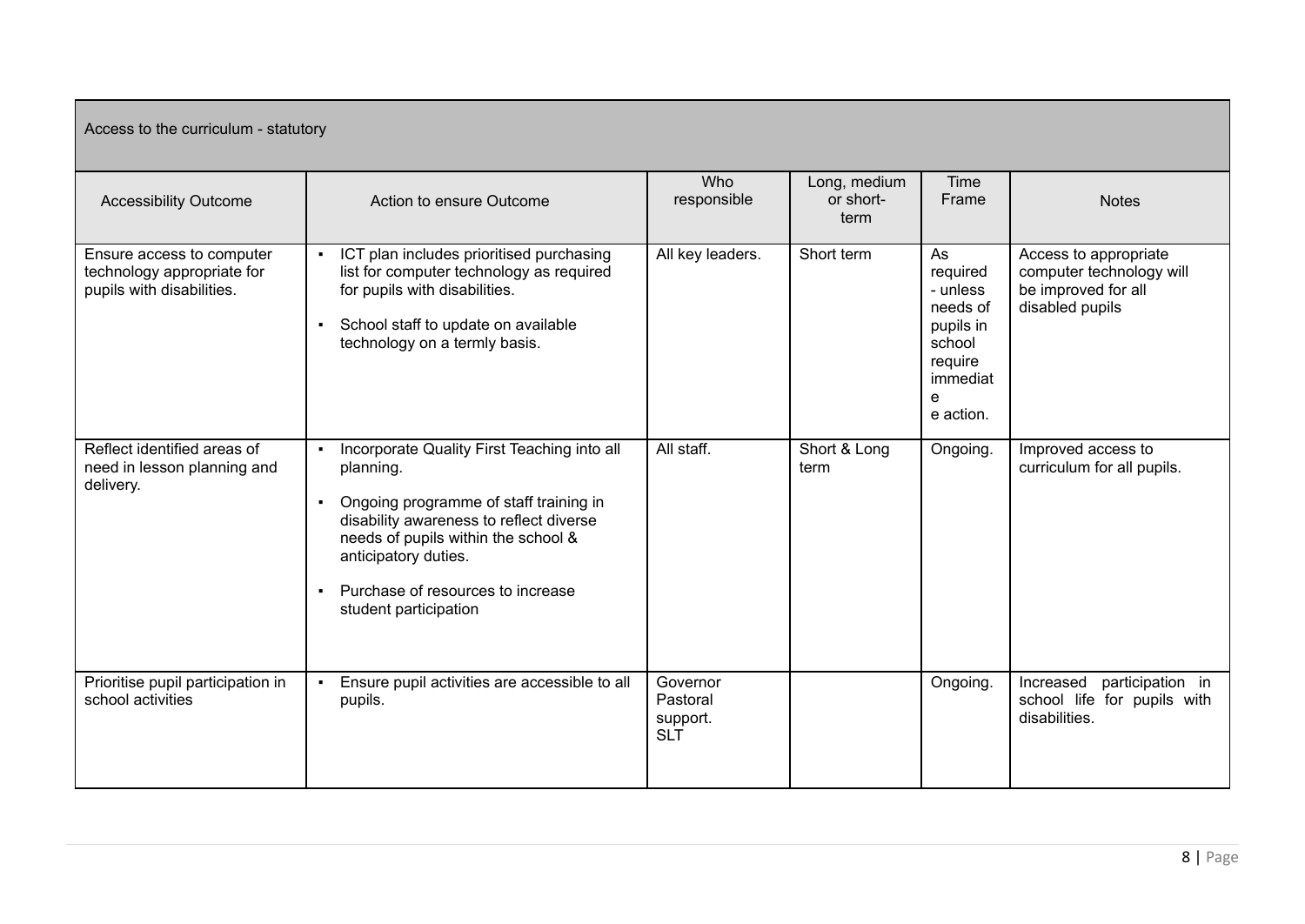| Differentiation in teaching                                                                                        | Monitor quality of differentiation and provision<br>for SEND pupils                                                           | SLT/SENCo                   | Short<br>term/long<br>term | Ongoing | Quality differentiated<br>curriculum for SEND<br>pupils |
|--------------------------------------------------------------------------------------------------------------------|-------------------------------------------------------------------------------------------------------------------------------|-----------------------------|----------------------------|---------|---------------------------------------------------------|
| Interventions                                                                                                      | Monitor interventions for their success/impact<br>on progress. Provision Mapping to be used<br>for Reception to Year 6 pupils | SLT/SENCo                   | Short term                 | Ongoing | All interventions are<br>impactful                      |
| Specialised equipment for<br>children with SEN                                                                     | Specialist equipment to be checked by school<br>staff and outside agencies e.g. OT & PT                                       | All staff                   | Short<br>term/long<br>term | Ongoing | Specialist equipment is safe<br>at all times            |
| Classrooms are organised to<br>promote the participation and<br>independence of all pupils                         | Audit of resources<br>QFT to ensure that lessons are planned<br>to meet the needs of all pupils in the<br>class.              | SLT/SENCo<br>Class teachers | Short<br>term/Long<br>term | Ongoing | QFT                                                     |
| Staff training in the production,<br>implementation and review of<br>Provision Maps, OPM's &<br>monitoring systems | SLT/SENCo to deliver staff training to<br>teaching and support staff.                                                         | SLT/SENCo                   | Long term                  | Ongoing | Review Training annually                                |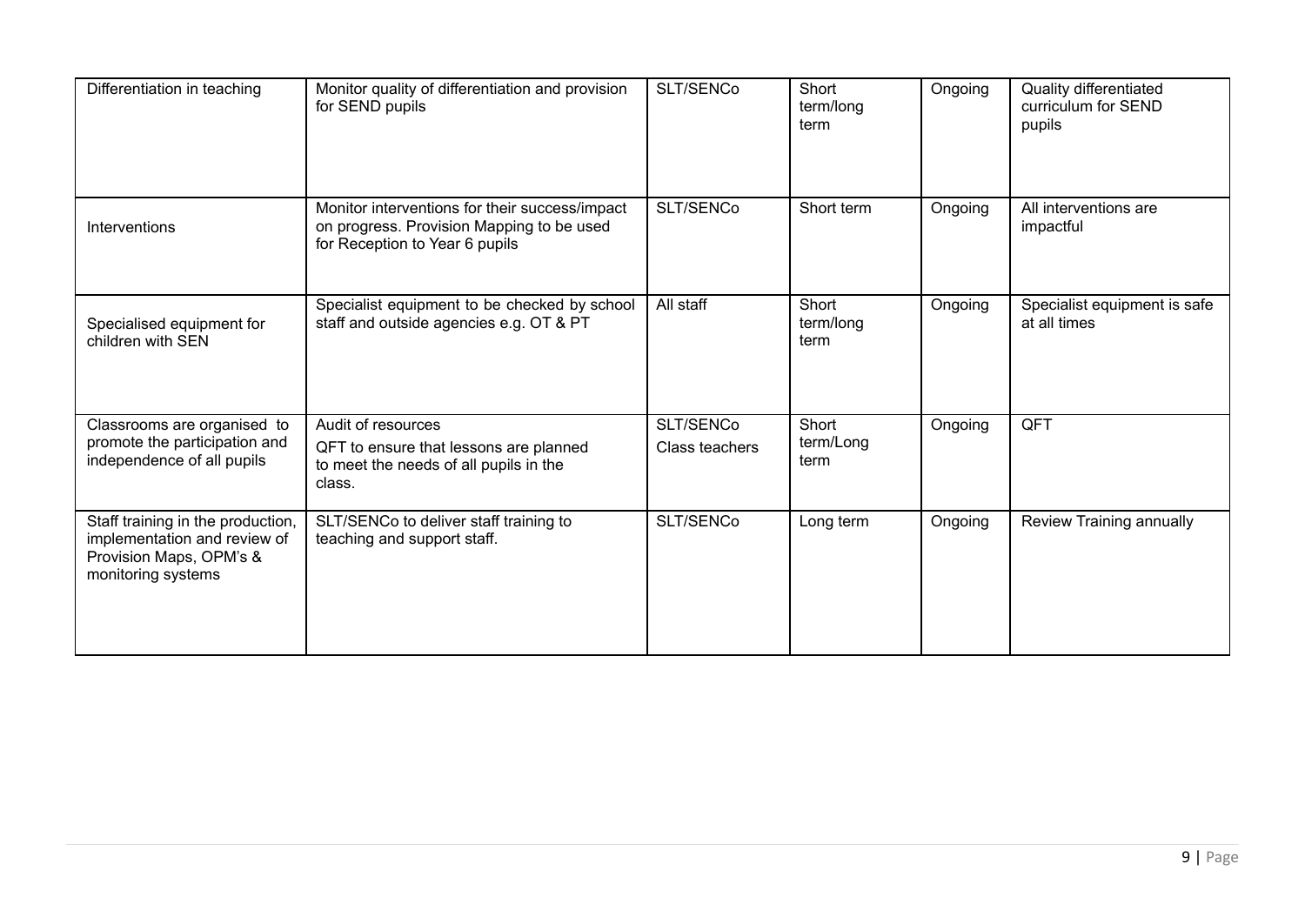Access to information advice and guidance - statutory

| <b>Accessibility Outcome</b>                                                                                       | Action to ensure Outcome                                                                                                                                                                                                  | <b>Who</b><br>responsible | Long,<br>medium or<br>short-<br>term | Time<br>Frame | <b>Notes</b>                                                                         |
|--------------------------------------------------------------------------------------------------------------------|---------------------------------------------------------------------------------------------------------------------------------------------------------------------------------------------------------------------------|---------------------------|--------------------------------------|---------------|--------------------------------------------------------------------------------------|
| <b>NEWSLETTERS</b><br>& DOCUMENTS<br>Availability of newsletters<br>and school documents in<br>alternative formats | - Large print & audio when required.<br>- Text.<br>$-$ E-mail.                                                                                                                                                            | S.L.T<br>Governor         | Short term                           | Ongoing.      | Information to pupils with<br>disabilities and parents /<br>carers will be improved. |
| <b>POLICIES</b>                                                                                                    | Accessibility Policy to be read in<br>conjunction with<br><b>Behaviour Policy</b><br><b>Curriculum Policies</b><br><b>Emergency Plan</b><br>٠.<br><b>Health &amp; Safety Policy</b><br>٠.<br>School Improvement Plan<br>٠ | S.L.T<br>Governor         | Long term                            | Ongoing       | Ensure all policies are up to<br>date.                                               |
| <b>SCHOOL POLICIES</b><br>Ensure all policies<br>consider the implications<br>of Disability Access.                | • Consider all policies in view of priorities                                                                                                                                                                             | S.L.T<br>Governor         | Long term                            | Ongoing.      | Access to all aspects of<br>school life for all pupils.                              |